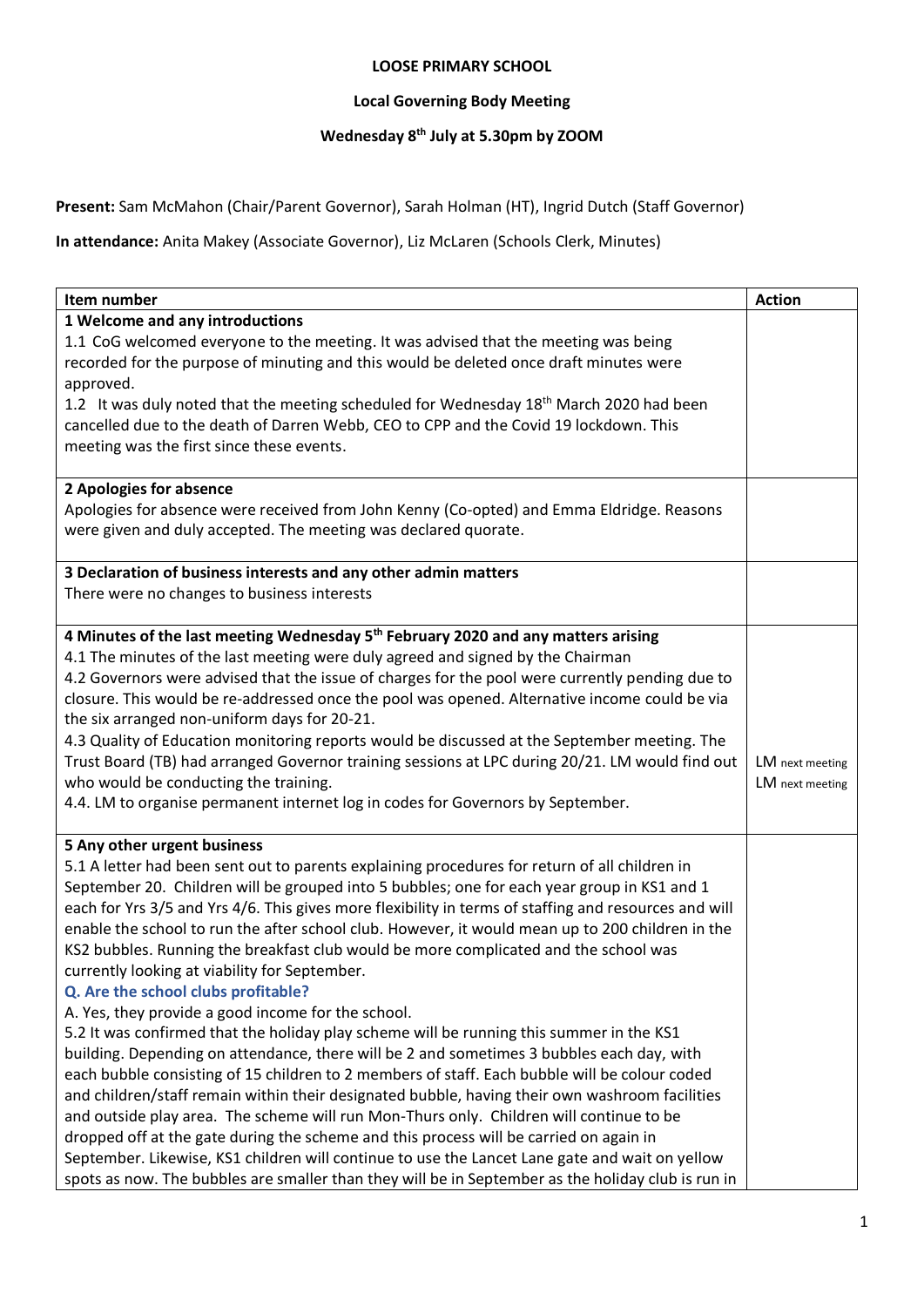| conjunction with the current guidelines as they are now. These change on $1^{st}$ September when<br>the school becomes fully operative.<br>Q. Where children can't mix in bubbles, how will this work in the after school club?<br>A. In the same way as we operate now. There are 3 different exits for children. KS1 use Lancet<br>Lane, Yrs 3/5 use the main gate and yrs 4/6 use the side gate. This has worked really well and will<br>be continued in September. KS1 children love the new routine and it gives them a certain<br>amount of independence. Tears and anxiety appear to have been reduced.<br>6 Update on Trust matters<br>6.1 The minutes of the TB minutes of $12th$ Feb 20 and $20th$ May were duly noted.                                                                                                                                                                                                                                                                                                                                                                                                                                                                                                                                                                                                                                                                                                                                                                                                                                                                                                          |  |
|--------------------------------------------------------------------------------------------------------------------------------------------------------------------------------------------------------------------------------------------------------------------------------------------------------------------------------------------------------------------------------------------------------------------------------------------------------------------------------------------------------------------------------------------------------------------------------------------------------------------------------------------------------------------------------------------------------------------------------------------------------------------------------------------------------------------------------------------------------------------------------------------------------------------------------------------------------------------------------------------------------------------------------------------------------------------------------------------------------------------------------------------------------------------------------------------------------------------------------------------------------------------------------------------------------------------------------------------------------------------------------------------------------------------------------------------------------------------------------------------------------------------------------------------------------------------------------------------------------------------------------------------|--|
| 6.2 Nothing further to discuss<br>6.3 Nothing further to discuss                                                                                                                                                                                                                                                                                                                                                                                                                                                                                                                                                                                                                                                                                                                                                                                                                                                                                                                                                                                                                                                                                                                                                                                                                                                                                                                                                                                                                                                                                                                                                                           |  |
| <b>7 Trust policies</b><br>7.1 The following policies, approved at the Feb 20 and May 20 TB meetings were duly noted:<br><b>Admission Policy</b><br>$\bullet$<br>SEND policy<br>$\bullet$<br><b>Online Safety Policy</b><br>$\bullet$<br>Scheme of Delegation 19-20 (rev)<br>$\bullet$<br>Finance (approval recommended by F&A committee)<br>$\bullet$<br><b>Early Years</b><br>$\bullet$<br>Sex and Relationships Education<br>$\bullet$<br>Attendance<br>$\bullet$<br>Anti-Bullying<br>$\bullet$<br>Risk Register (to be updated again re the general impact of Covid19)<br>It was advised that these could be viewed on the Coppice website<br>7.2 HT advised that a letter had been sent out to parents on the school sex/relationships policy<br>and this had been reviewed by the parent council and school. No queries had been received.<br>7.3 HT advised that the schools Safeguarding and Behaviour policies will have addendums<br>because of the current situation.                                                                                                                                                                                                                                                                                                                                                                                                                                                                                                                                                                                                                                                           |  |
| 8 School strategic matters<br>Updates had been sent to Governors regularly throughout lockdown. A summary report had<br>been produced for the meeting and key points mentioned as below:<br><b>Staff</b><br>8.1 Staff costs were 79% - Trust target was 80%. Support staff appraisals had now been<br>completed.<br>Q. What has been happening with staff CPD?<br>A. Some training has been done online with SEN/intervention and emotional wellbeing. VSK<br>conducted training on attachment. A lot of the TAs worked hard on CPD during lockdown.<br>Q. What about provision for new staff starters?<br>A. The 2 NQTs due start in in September have visited the school - with social distancing measures<br>in place. They have met their Yr Group teams, TAs and Mentors. All relevant documentation has<br>been completed.<br>8.2 Further information is in the Confidential Annex for Governors.<br>8.3 Branwen Taylor (Trust School Improvement Leader) will be working 2 days at Coxheath and 3<br>days in Loose from September 20.<br>8.4 Further information and questions are in the Confidential Annex for Governors.<br>8.5 It had been revealed that maternity cover wasn't available to schools with Academy status.<br>HT advised that each year a financial risk assessment would need to be done to ensure that<br>cover could be provided if necessary.<br>8.6 Further information and questions are in the Confidential Annex for Governors<br>8.7 The need for nurture has increased significantly and the school has increased their nurture<br>team with the addition of a nurture lead TA and nurture support TA. |  |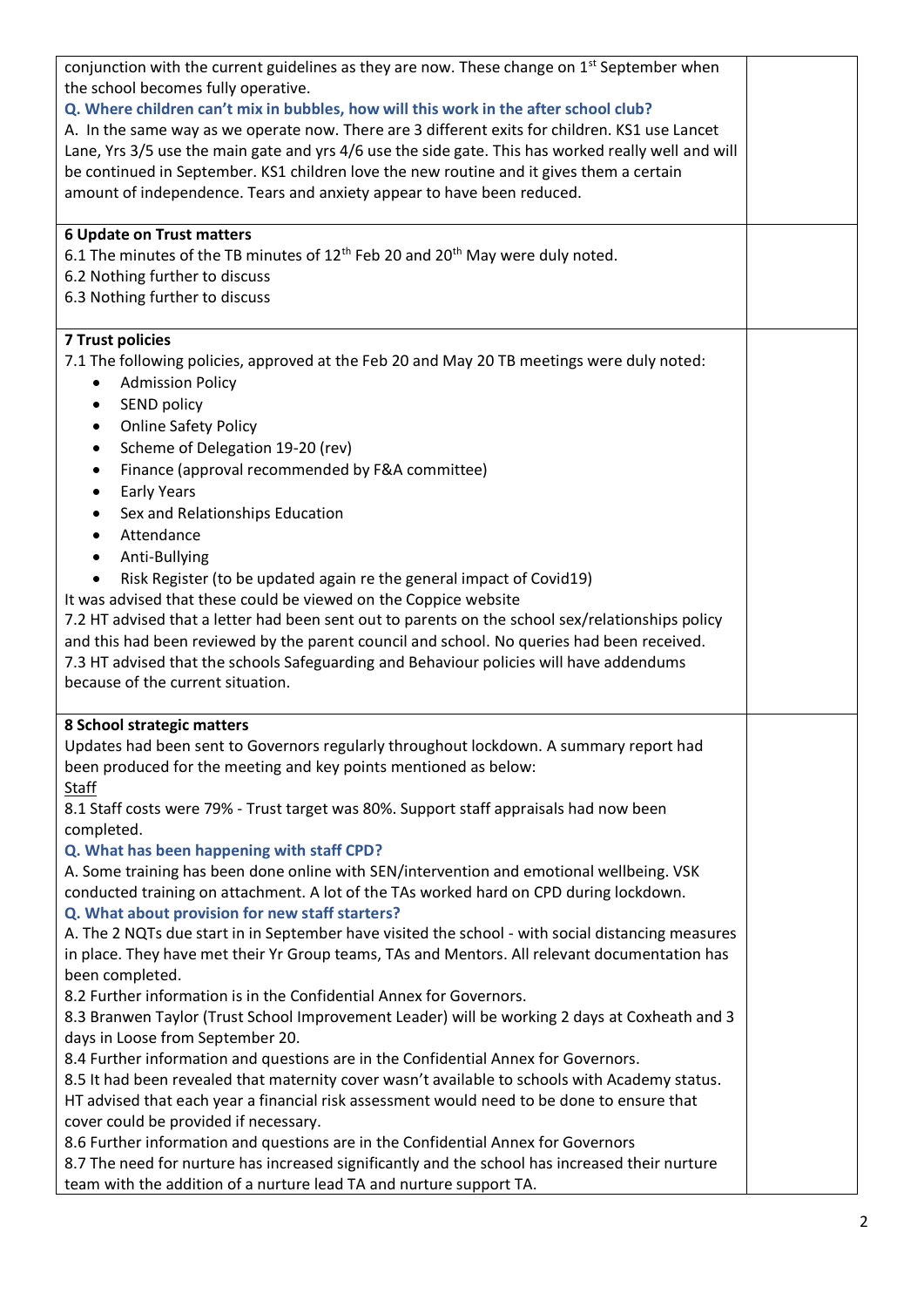| The CoG praised the school for the amount of work they have achieved over the past few<br>months, with the provision available. |                 |
|---------------------------------------------------------------------------------------------------------------------------------|-----------------|
| 8.8 It was reported that it had been impossible to visit all the nurseries this year due to                                     |                 |
| lockdown. Thanks was given to ID, who had rung all of the nurseries and gleaned sufficient                                      |                 |
| information to enable a smooth transition for all incoming YrR children especially those children                               |                 |
| with special needs. Meetings with these children and parents had been conducted using Zoom.                                     |                 |
| This had worked really well.                                                                                                    |                 |
| 8.9 The HT advised that new transition arrangements, for this year, had been sent out to                                        |                 |
| parents. There had been a number of changes, eg: parents would no longer be able to stay in                                     |                 |
| school at the start of the day; there would be no teddy bears picnic this summer; settling in                                   |                 |
| times had been extended to 4 weeks; parents meetings, if requested, would be taking place by                                    |                 |
| phone; parents would only be able to access the classroom on a Friday and in very small groups.                                 |                 |
| Children would be in school on a part time basis only until 28 <sup>th</sup> September.                                         |                 |
| Q. Are you confident that your Early Years Team are happy with and prepared for these                                           |                 |
| arrangements?                                                                                                                   |                 |
| Q. Yes, the team has worked really well to ensure that things as good as they can be within the                                 |                 |
| current guidelines. We have been really pleased with how well and how quickly the current Yr R                                  |                 |
| settled back into school.                                                                                                       |                 |
| <b>Pupils</b>                                                                                                                   |                 |
| 8.10 Pupil numbers have changed day by day depending on how many key workers have been                                          |                 |
| required. Children have been working in mixed aged bubbles if necessary but have coped very                                     |                 |
| well. Marking has been done by verbal feedback due to restrictions and this has been very                                       |                 |
| successful.                                                                                                                     |                 |
| Q. How have Yr 6 coped with their transition onwards?                                                                           |                 |
| 77 out of 97 children have been attending school. They have done amazingly well and show                                        |                 |
| resilience. The school has been able to hold the usual leaving events; a lunch, sports day and                                  |                 |
| even a video production of Aladdin from their bubbles.                                                                          |                 |
| 8.11 The Yr 6 survey results had been received but hadn't yet been collated. A lot of positive                                  |                 |
| comments had been noted though. The only negative comments seemed to be with the same                                           |                 |
| children chosen over the years to do church readings, working with the art teacher, etc. This had                               |                 |
| already been addressed and would continue to be going forward. Once collated, the comments                                      |                 |
| will added to the strategic document.                                                                                           |                 |
| 8.12 Staff were praised and thanked for their dedication to their work. They were confident in                                  |                 |
| the schools risk assessment and had reported how safe they have felt at work. They had worked                                   |                 |
| tirelessly, through holidays, to organise online and classroom learning, phoning parents of                                     |                 |
| children not in school and all whilst they were conscious of putting their own families at risk at                              |                 |
| home. Staff, who were not assigned to bubbles, had also worked tirelessly across the school                                     |                 |
| doing tasks such as gardening, decorating the staff room and after school room, washing                                         |                 |
| curtains, sanding and oiling outside woodwork. The CoG agreed to write to thank all staff on<br>behalf of the LGB.              | CoG ASAP        |
| Other Information                                                                                                               |                 |
| 8.13. After discussion the budget was approved pending any further questions from JK/EE.                                        |                 |
| 8.14 It was confirmed that the school was fully staffed apart from 1 x TA post (30 hours and to be                              |                 |
| appointed in due course) and a music teacher (from January). Midday supervisors are currently                                   |                 |
| being recruited for September.                                                                                                  |                 |
| 8.15 Holiday club will run this summer - detailed under item 5.2.                                                               |                 |
| 8.16 Baseline assessment has been postponed until September 2021.                                                               |                 |
| 8.17 Long standing site maintenance jobs have completed during lockdown.                                                        |                 |
| 8.18 The Sports Premium and Pupil Premium reports are currently being updated and will be                                       |                 |
| placed on the website in due course. These will be c/f to the Governors meeting in September                                    | LM next meeting |
| for approval. LM to note and c/f.                                                                                               |                 |
| 8.19 Governors were advised that the Strategic document was currently being updated. Due to                                     |                 |
| lockdown the last comments noted in the report were in March and it had been planned to carry                                   |                 |
| on from this point.                                                                                                             |                 |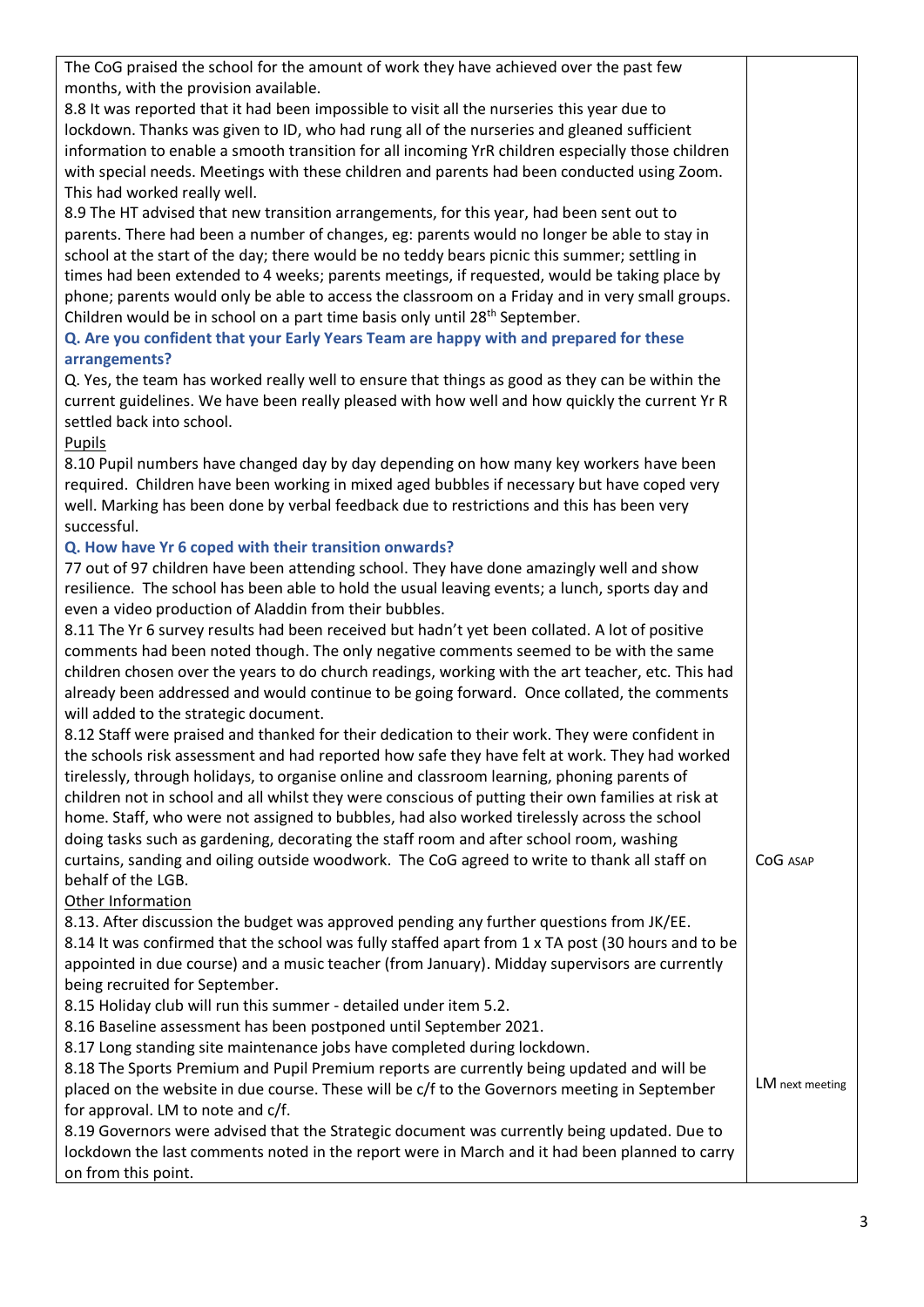| 8.20 The School calendar for 20/21 had been arranged with standard school events, however,<br>due to Covid19 procedures these may, in due course, have to be changed, eg, meet the teacher<br>and parents evenings.                                                                                                                                                                                                                                                                                                                                                                                                                                                                                                                                                                                                                                                                                                                                                                                                                                                                                                           |                                               |  |  |
|-------------------------------------------------------------------------------------------------------------------------------------------------------------------------------------------------------------------------------------------------------------------------------------------------------------------------------------------------------------------------------------------------------------------------------------------------------------------------------------------------------------------------------------------------------------------------------------------------------------------------------------------------------------------------------------------------------------------------------------------------------------------------------------------------------------------------------------------------------------------------------------------------------------------------------------------------------------------------------------------------------------------------------------------------------------------------------------------------------------------------------|-----------------------------------------------|--|--|
| 9 Safeguarding and disability matters<br>9.1 Further information is in the Confidential Annex for Governors.<br>Q. When can swimming lessons reconvene?<br>A. The Pool team has advised that it will take 3 weeks to get the pool up and running following<br>lockdown. This will happen in due course.<br>9.2 Vulnerable families have been phoned and are being kept in regular contact throughout the<br>lockdown period.                                                                                                                                                                                                                                                                                                                                                                                                                                                                                                                                                                                                                                                                                                  |                                               |  |  |
| 10 Any other school matters<br>10.1 The Yr6 and Yr4 residential trips were discussed. Due to lockdown these had been cancelled<br>for 2020 and parents had been informed. Due to imminent booking procedures it was now very<br>unlikely that school would be able to book Sayers Croft (Yr4) for next year. The deposit for this<br>year's Yr6 trip to the Isle of Wight (IoW) was non-refundable and consequently this had been<br>transferred to 2021. Plans for Yr4/6 trips may be reconsidered in due course. Plans for the IoW<br>trip in 2021 were duly approved.<br>10.2 Summer 2020 holiday plans were duly approved.                                                                                                                                                                                                                                                                                                                                                                                                                                                                                                |                                               |  |  |
| <b>11 Governor monitoring</b><br>Dates for Governor monitoring were discussed and provisionally approved pending response<br>from other Governors.<br>13 <sup>th</sup> Nov 2020<br>$\bullet$<br>$\bullet$ 5 <sup>th</sup> Mar 2021<br>18 <sup>th</sup> June 2021<br>The time plan will remain the same on each visit:<br>8am-10am Quality of Education<br>$\bullet$<br>10am-12pm Leadership & Resources<br>$\bullet$<br>1-3pm Welfare<br>Finance meetings will take place from 10am-11am on Mondays following the monitoring visits:<br>16th Nov 2020<br>$\bullet$<br>8 <sup>th</sup> Mar 2021<br>21st June 2021                                                                                                                                                                                                                                                                                                                                                                                                                                                                                                              |                                               |  |  |
| 12 Any other governor matters<br>12.1 ID stepped down as Staff Governor and it was confirmed that from September the new Staff<br>Governor will be Ben Farley. The CoG/HT thanked ID for all her hard work and support.<br>12.2 After discussion, it was agreed that from 1 <sup>st</sup> September, SM would be re-elected as CoG for<br>the LPS/LGB and be appointed as a Co-opted Governor rather than a Parent Governor.<br>Accordingly this would leave 2xParent Governor posts for election. A skills audit would be<br>conducted to check current skills. A letter would be sent to parents at the beginning of T1,<br>allowing time for a ballot if necessary and inviting the successful candidates to the first LGB<br>meeting at the end of September. LM to organise and to liaise with Clare N regarding skills<br>audits.<br>12.3 It was agreed that Monitoring pairs would be decided at the September meeting and LM<br>was asked to carry this forward to the next agenda.<br>12.4 LGB training has been organised on certain dates throughout 20/21 at LPC. These dates will<br>be confirmed in due course. | LM ASAP<br>LM next meeting<br>LM next meeting |  |  |
| 13 Agreement of confidentiality and action points<br>Staffing items should remain confidential. Action points were agreed as listed below.                                                                                                                                                                                                                                                                                                                                                                                                                                                                                                                                                                                                                                                                                                                                                                                                                                                                                                                                                                                    |                                               |  |  |